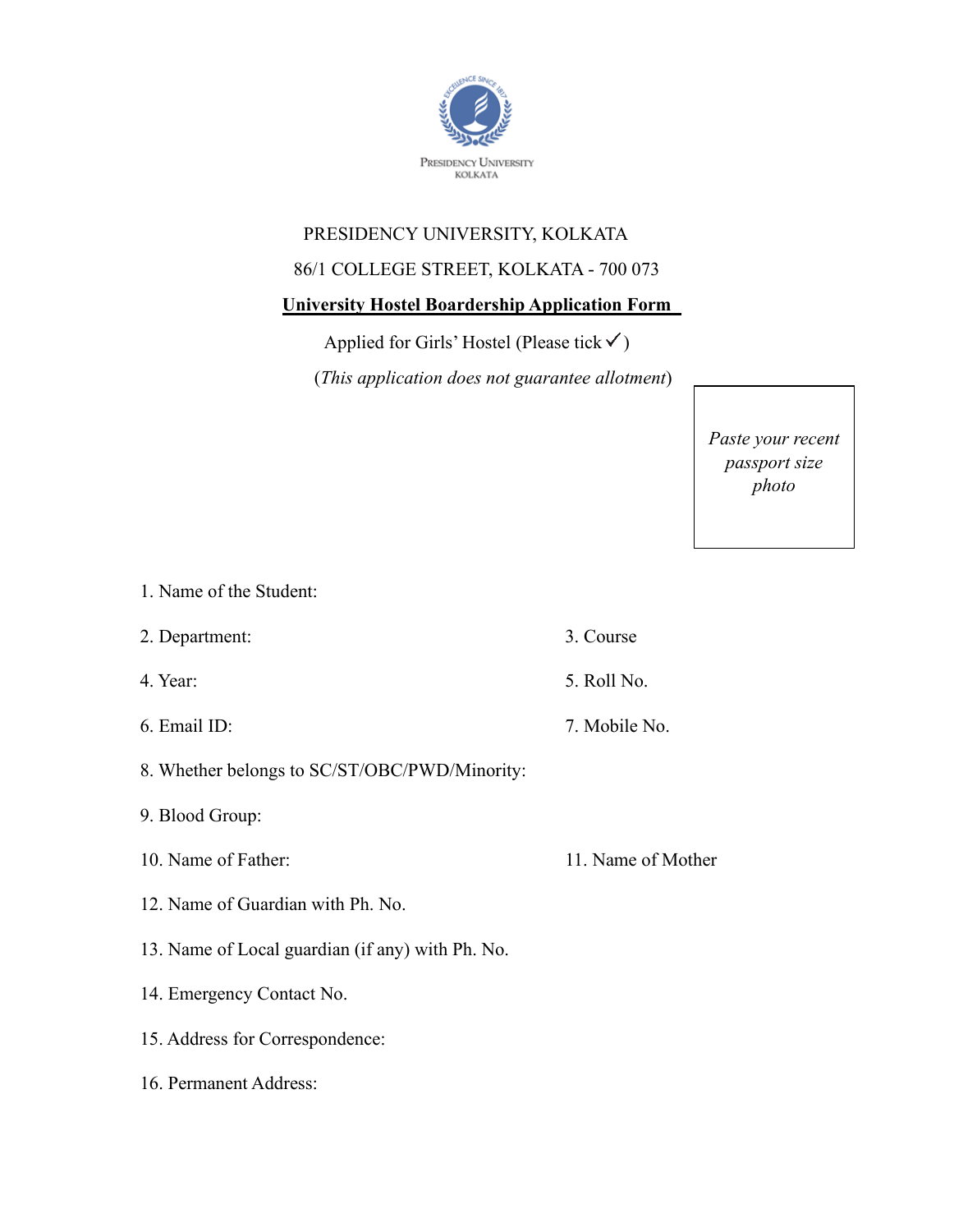17. Occupation and Monthly Income of Parents/Guardian:

(*Income Certificate from Employer/MP/MLA/Panchayat/Gazetted Officer to be enclosed*)

- 18. Name of the last Examination and marks obtained: (Attested copy of *Marksheet/certificate to be enclosed*)
- 19. Approximate distance from Residence to the University: (*Certificate from MP/MLA/Panchayat/Gazetted Officer or OC of the Local Police Station or from the Head of the Institution last attended and attested copy of the Ration Card/Adhaar Card/Voter ID to be enclosed as proof of residence*)

*I, \_\_\_\_\_\_\_\_\_\_\_\_\_\_\_\_\_\_\_\_\_\_\_\_\_\_\_\_\_\_\_\_\_\_\_ do hereby agree to comply with the rules and regulations of the hostel as and when stated by the university and I am also fully aware that any incident beyond the jurisdiction of the hostel premises leaves no responsibility with the hostel authority/university authority.* 

*Full Signature of the Student*

*Countersigned by Parent/Guardian*

*\_\_\_\_\_\_\_\_\_\_\_\_\_\_\_\_\_\_\_\_\_\_\_\_\_\_\_\_\_\_*

*Recommended by Head of the Department*

Please attach the following documents:

- *1) SC/ST/OBC/PWD certificate*
- *2) Report of Blood Group*
- *3) Income certificate*
- *4) Distance certificate*
- *5) Degree/certificate of last examination*
- *6) One recent colour photograph*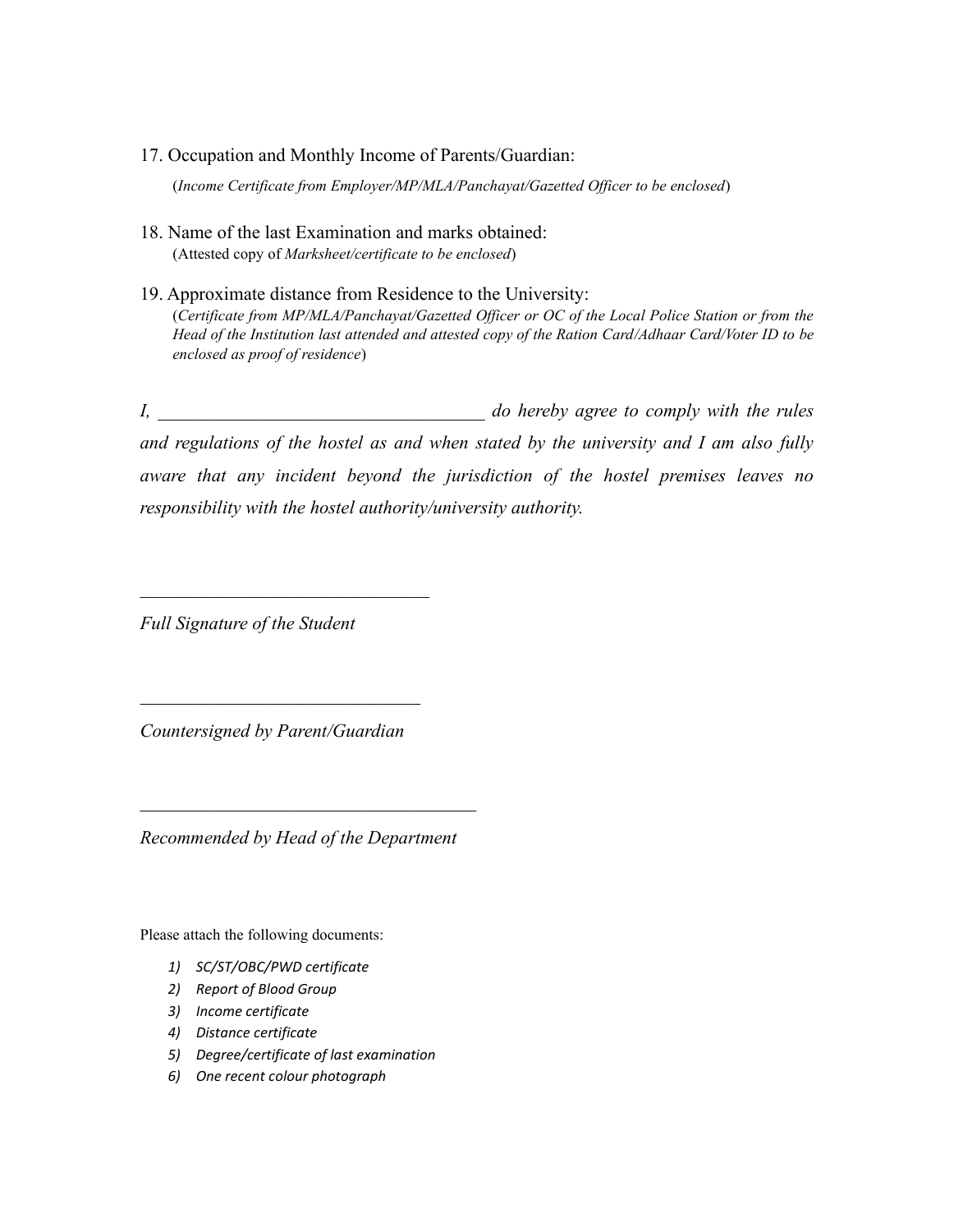Payment/fees to be made at the time of hostel admission

| <b>Establishment Charges</b> | $=$ ₹ 1000.00 (one time)             |
|------------------------------|--------------------------------------|
| Seat Rent                    | $=$ ₹ 90.00 (shared)/ ₹ 110 (single) |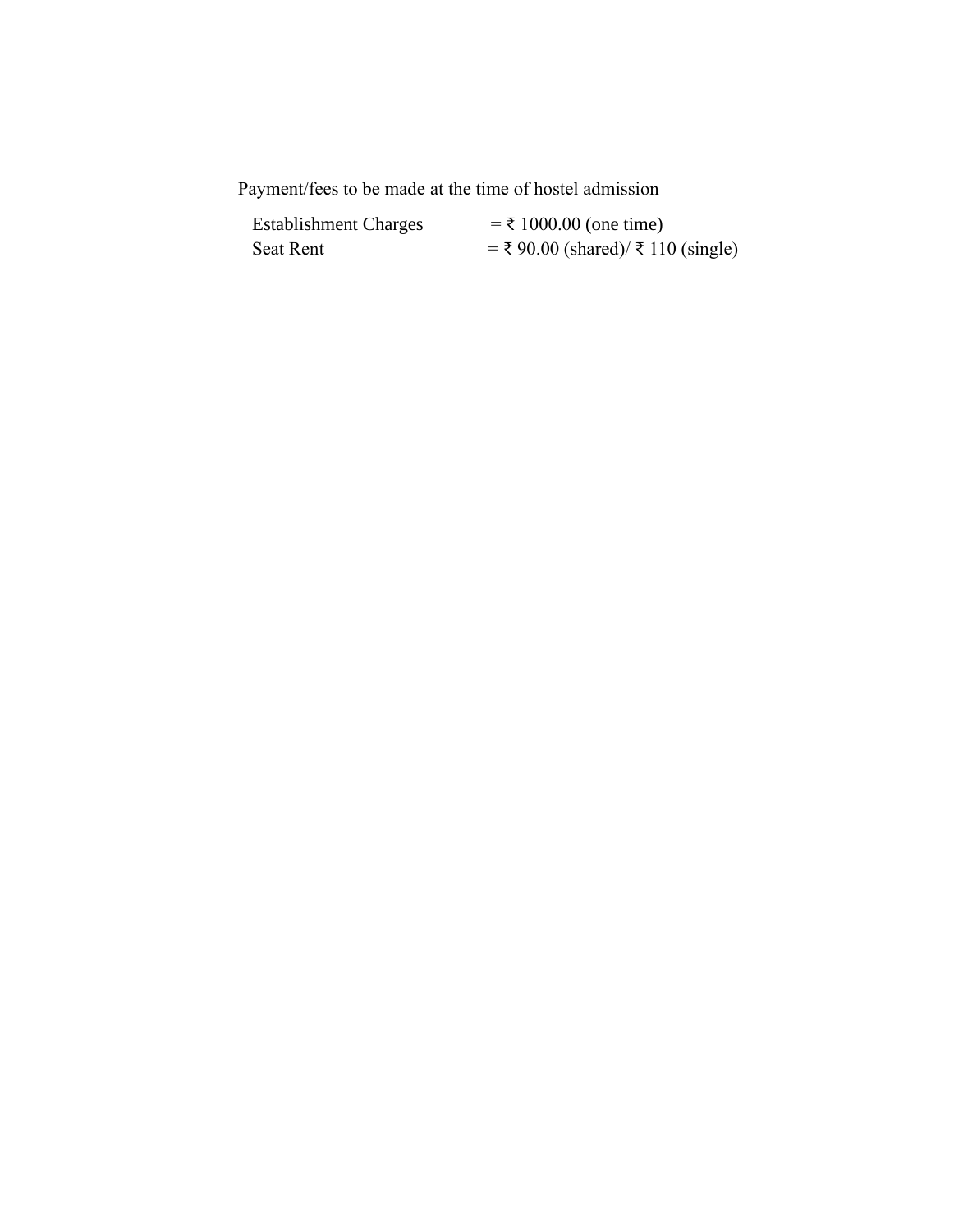Certified that \_\_\_\_\_\_\_\_\_\_\_\_\_\_\_\_\_\_\_\_\_\_\_\_\_\_\_\_\_\_\_\_\_\_\_\_\_\_\_\_\_\_\_\_\_\_\_\_\_\_\_\_\_\_\_\_\_\_\_\_\_

may be admitted to the Girls' Hostel and she is requested to deposit the hostel fee to the Hostel Office.

*Dean of Students*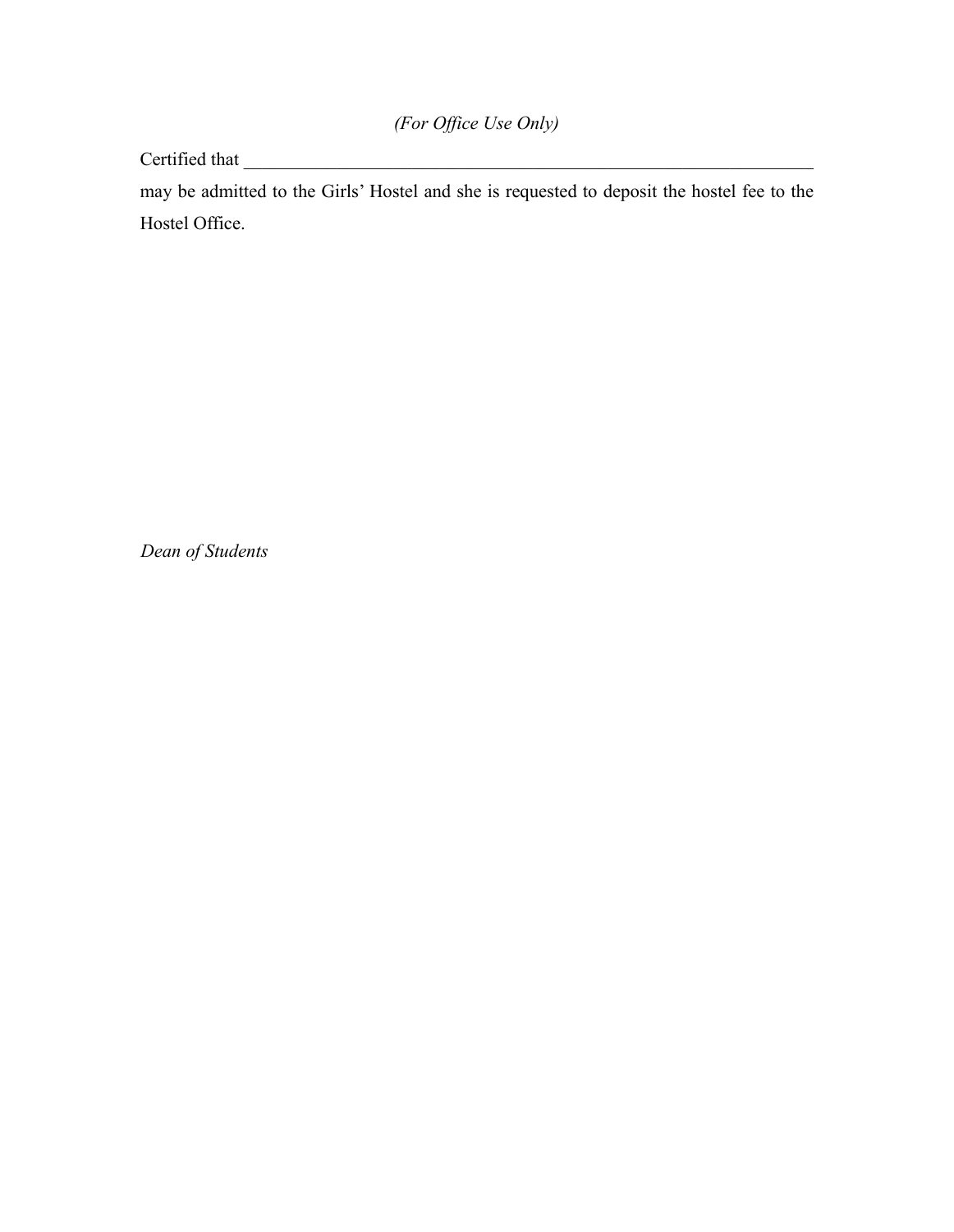## *Hostel Fees Receipt (Admission)*

| Received an amount of Rs. |  |
|---------------------------|--|
|                           |  |

Office Assistant